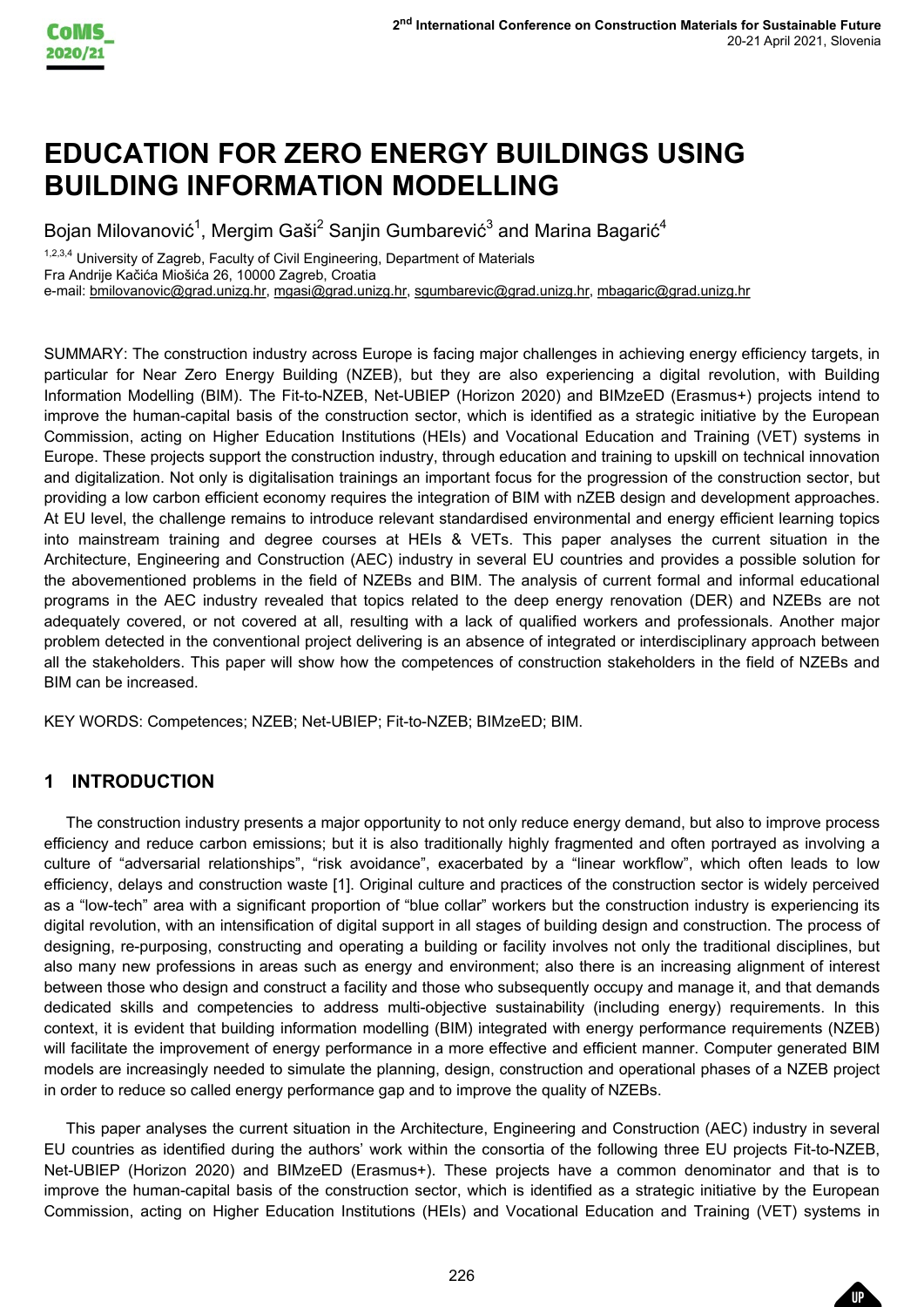

Europe . The main aim of the paper is to establish outcomes of skill shortages in NZEB and BIM.

#### **1.1 Nearly zero energy buildings**

According to the International Energy Agency (IEA), the buildings and buildings construction sectors combined are responsible for over one-third of global final energy consumption and nearly 40% of total direct and indirect CO $_2$ emissions. Energy demand from buildings and buildings construction continues to rise, and to get on track with the Sustainable Development Scenario, IEA suggests that annual drops in energy intensity per square meter globally need to return quickly to at least 2.5% – the rates of the early 2000s [2]. This has resulted in a growing urgency to address energy and emissions from buildings and construction, to meet restrictive 20 30 targets as specified by the European Union (EU). The EU Energy Roadmap 2050 [3] has rigorous demands and ambitious targets for the building sector. Buildings are deemed as a source of enormous untapped efficiency potential and obligatory construction of nearly zero energy buildings (NZEBs) and deep energy renovation (DER) of existing buildings is a definite direction to exploit this potential.

European Energy Performance of Buildings Directive (EPBD, 2010/31/EC) (EPBD II) [4] sets out the definition for a building with nearly zero energy consumption (NZEB) at the European level. NZEB is defined by the EPBD II as "*a building that has a very high energy performance*" where "*the nearly zero or very low amount of energy required should be covered to a very significant extent by energy from renewable sources, including energy from renewable sources produced on -site or nearby*" [4] . Article 9(1) of the EPBD II [4] requires Member States to "ensure that by 31 December 2020, all new buildings are nearly zero-energy buildings; and after 31 December 2018, new buildings occupied and owned by public authorities are nearly zero -energy buildings."

However, if we are to achieve 2030 and 2050 targets, an increase in competences (knowledge, skills, responsibility and autonomy) from across the sector, AEC professionals, policy makers, citizens, is paramount. Additionally, it has become clear that better management of the information during the whole life cycle of the NZEB is absolutely necessary in order to avoid mistakes and have trustful information at any time / when an intervention is necessary. Furthermore,<br>according to Yang et al. [5], an advanced NZEB design reguires effective and efficient sharing of infor members from different disciplines in an Integrated Design Group (IDG) in order to make wise decisions about selecting the right set of energy retrofit design options. This could be achieved by introducing Integrated Product Design (IPD) into the NZEB design process [6] . This can be achieved by using BIM approach.

#### **1.2 Building information modelling**

 $20-21$  April 2021, slovenila<br>and direct and indirect  $CO_2$ <br>and direct and indirect  $CO_2$ <br>d to get on track with the<br>are meter globally need to<br>urgency to address energy<br>the European Union (EU).<br>Iding sector. Buildings ar Digitalisation of the AEC industry is a reality, the next revolution, is with Building Information Modelling (BIM ) in the centre of it. BIM is improving methods of design, delivery and management of building assets, as it increases efficiency in how construction industry collaborates, communicates and interact s. BIM can act hand in hand with energy skills, it can provide a great opportunity to reduce the environmental impact of construction projects [7] . The acronym stands for both the building information modelling (the process) and building information model (the artefact), and the attention of the research community and software developers, alternates between the two. Initially, the challenge was the representation of buildings. As the representation matured, the attention shifted towards the processes in which these representations can be created, developed and used [8]. BIM is the pillar of the new way of working in the building sector (with all the information at hand), initiated and targeted by digitisation to optimise and manage the energy consumption of an NZEB. The BIM model of a building, when properly enriched with the correct data, and using appropriate BIM tools (software) can be used to simulate and test optimum design options; and to help deliver a more efficient building while at the same time having costs and time under control, and also reducing waste, CO $_2$  emissions and energy spent during construction. In use, BIM as built model with the same and even enriched data, can continue to be used to properly manage building assets.

The EU Energy Roadmap 2050 points out that an increasingly important feature of the required technology shifts with 2050 goals in sight is the use of information and communication technologies (ICT) in energy and transport and for smart urban applications [3]. BIM is the most effective supportive ICT technology for: sustainable energy, reducing carbon footprint and increasing the energy efficiency in construction sector.

UP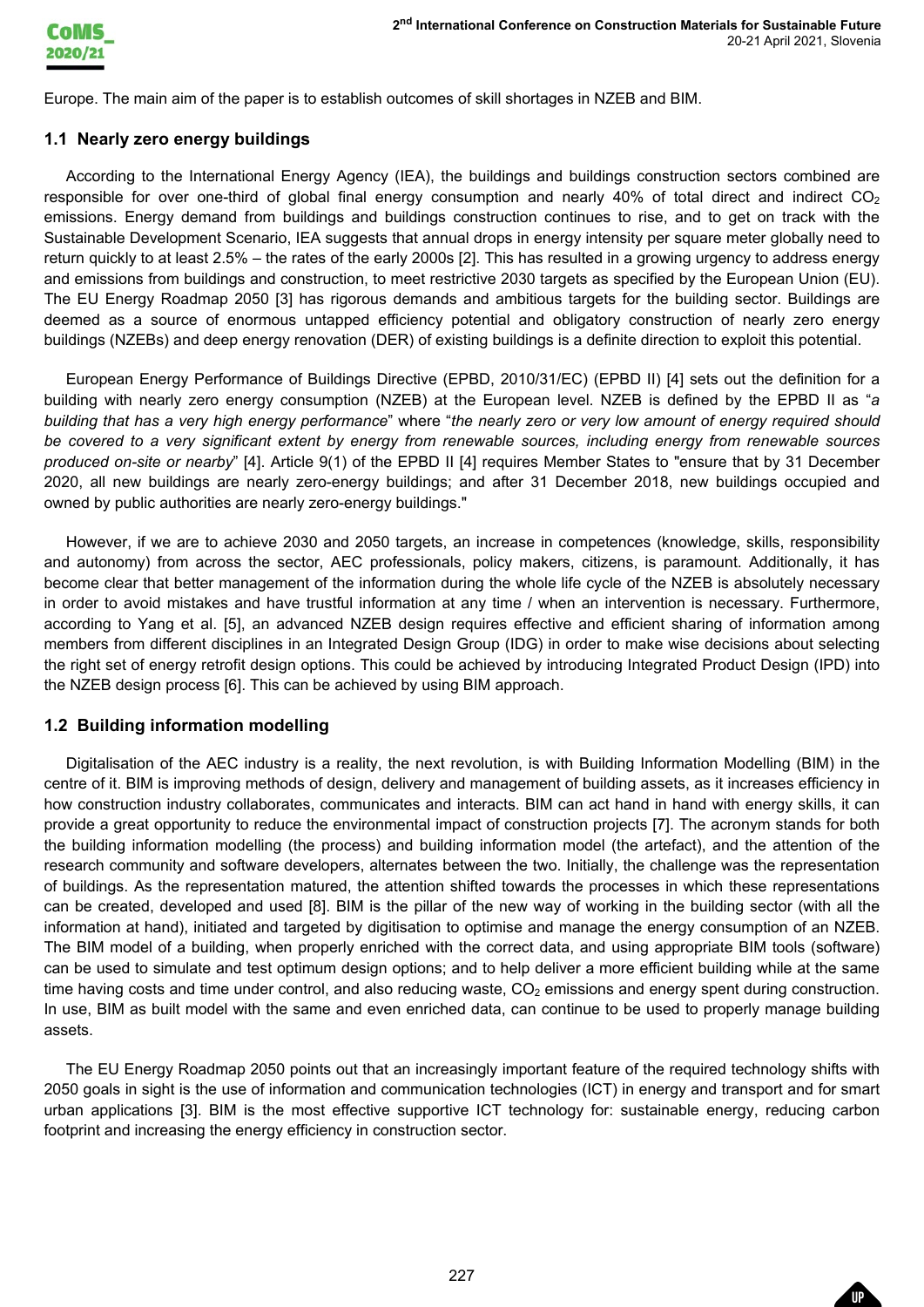

## **2 CURRENT CONSTRUCTION MARKET IN EU WITH RESPECT TO NZEB AND BIM**

The EU's building sector is responsible for 9% of the EU GDP [9] and providing 1 8 million direct jobs. It has to be said that out of these, specialised construction activities that include renovation work and energy retrofits account for two thirds of the overall employment in the sector. These activities are dominantly provided by SMEs.

An interesting perspective of the European NZEB construction market is the architects' one. The Architects' Council of Europe undertakes a biennial survey, the so -called ACE Sector Study [10] , which collects and analyses statistical, sociological and economic data on the European Architects, the architectural market and the architectural practices and is<br>based on responses from 30,000 Architects in 30 European countries. Surprisingly responses to this less work is being designed to NZEB standard than in previous years. In the previous surveys, 12 - 14% of respondents said that at least 50 % of the total number of projects they had worked on in the previous 12 months were being designed as NZEBs; the 2018 figure is 11 %. More work in Luxembourg and Austria than anywhere else is being designed to NZEB standards (Figure 1 ) .



Figure 1: Proportion of projects architects are designing to nearly zero energy standards analysed by country

 $20-21$  April 2021, slovenia<br>
and analyses and the said roof that the said roof that account for two thirds<br>
and analyses statistical,<br>
The Architects' Council of<br>
chitectural practices and is<br>
to this survey suggest that SME s usually have a limited ability to follow the massive flow of information and knowledge now available and needed to design and construct NZEBs. Since the energy refurbishment works were mostly subsidised by the public funds there were a lot of interested investors and thus many companies enrolled in the field of energy efficiency who have a lot of self-confidence but realistically don't possess sufficient competences who are now also starting to deal with NZEBs. The lack of qualified workers is more than evident due to migration of workers to western European countries as well as booming publicly and privately funded energy renovation projects and the lack of students enrolled into professional high schools (VETs) related to energy efficiency. One of the most significant problems of the construction market in most EU countries (all participants in construction projects) is the lack of competenc ies since educational system is not currently producing experts who could enter the construction market and have sufficient competences with respect to NZEB and BIM [11]. This claim is backed by the fact that the BUILD UP Skills initiative continued via the construction skills strand of the European Horizon 2020 research and innovation programme (H2020 EE4 Construction Skills). Aiming to support and further develop multi -country qualification and training schemes, and by the fact that the 2016 H2020 call approved five projects which started in 2017 out of which three projects are focussed on Building Information Modeling (BIM). [12] .

The existing skills' shortages in both main contractors and specialist sub -contractors are also a significant factor driving increased costs. In some EU countries, there are a number of emerging occupations developed from the evolution of sustainable needs and the enforcement of energy efficient building regulation. In Ireland , the newest emerging occupations are within the NZEB areas, where a number of courses to train consultants and tradespeople in NZEB construction are underway. These include *NZEB professional consultant, NZEB professional design consultant, NZEB craftworkers and operatives, NZEB for craftworkers, NZEB for construction workers, Environmental Certificate for Professionals*.

From the existing experience of the authors of this paper that both construction of NZEBs and DER proved to be a complex process for construction industry in general. It demands a change of business as usual procedures of everybody

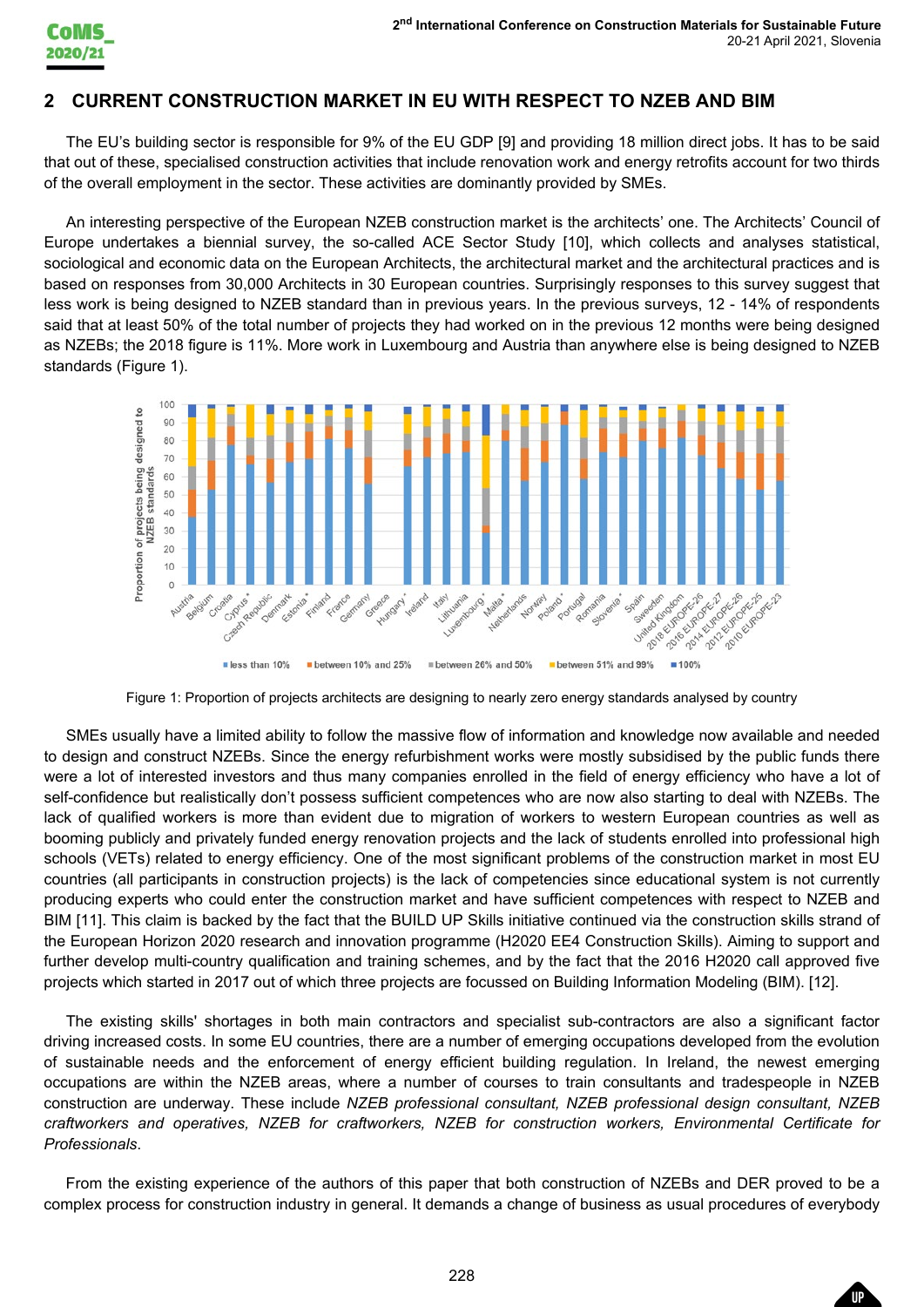

involved, including architects, civil and mechanical engineers, site managers as well as construction workers (craftsmen).

Looking at the construction sector, experience has shown that a number of challenges still exist and endanger the policy goals of the EC. The construction industry needs to be able to deliver DER as well as newly build NZEBs using innovative technologies which are key in addressing new approaches for energy efficient buildings [13]. On the other hand, there is a lack of qualified and skilled workforce, which would deliver high quality NZEBs in which occupants would have healthy living conditions [13], without any construction faults occurring in use, and delivering designed energy consumption. Improving the competences of middle - and senior -level building professionals, including various trade professionals (construction workers), in sustainable energy efficient construction is therefore of key importance. It is envisioned that increasing the knowledge and skills of craftsmen about new technologies, cross -crafting good practices as well as worst practices will result with a higher level of energy performance in buildings, as well as avoiding inadequacies caused by poor practices [14]. Additionally, objectives and consequently up -skilling is regarded as an upstream measure, as outlined by a respective recent European study [15]

 $20-21$  April 2021, slovenia<br>ction workers (craftsmen).<br>till exist and endanger the<br>in which occupants would<br>inlidings [13]. On the other<br>in which occupants would<br>lelivering designed energy<br>be, including a single computat Digitalisation of the construction sector is increasingly recognised as a potential game changer for the sector, which could contribute significantly to sustainable development and the EU 2020 Strategy [16]. For instance, it is estimated that full-scale digitalisation in non-residential construction would lead to annual global cost savings of EUR 0.6 trillion to EUR 1.0 trillion (13% to 21%) in the engineering and construction phases and EUR 0.3 trillion to EUR 0.4 trillion (10% to 17%) in the operations phase [17] . The European Commission (EC) has thus supported, promoted and developed several policies and initiatives aiming to foster the digitalisation in the construction sector. These include inter alia the Strategy for the sustainable competitiveness of the construction sector and its enterprises (2012) [16], the EU BIM Task Group [18] and the upcoming EU Digital Construction platform which is intended to serve the purpose of facing the main challenges related to the uptake of digital tools in support of the digital evolution of the sector . In 2014, the EU commission issued directive 2014/24/EU [19], which recommends member states use building information electronic modelling tools in public construction projects. This clearly suggests a trend towards a unique construction market in the EU enhanced by BIM – based methodologies. As a result, the construction industry in EU Member States, has gradually adopted digital innovations, with BIM being a frontrunner [20]. However, there are significant differences in BIM acceptance levels across the EU, clearly demonstrated by the fact that BIM has been mandatory in some EU countries (such as UK, France, Denmark, Austria, Spain, Norway, Finland) for almost a decade whereas the legislative framework for BIM is still a matter of discussions and pilot projects in other nations [21] . The works of various BIM organizations and initiatives, standardizations, and expert groups aiming to carry out the EU directive indicate that BIM is becoming an important national issue in the EU. According to International BIM Report 2016 [22], the usage of BIM is increasing and within five years it is expected that its usage in design professions in most world countries will be over 80% [22]. In 2016, the usage of BIM in different countries was: UK 50% (74% in 2018 [23]), Canada 71%, Denmark 81%, Czech Republic 30% and Japan 49%. It was expected in [22] that by 2021 that the usage will be as follows: UK 95%; Canada 71%; Denmark 93%; Czech Republic 90% and Japan 88%. In BIM frontrunner countries BIM standard has been introduced, while in other ones BIM is yet to be defined as a standard regardless of its implementation level. There are several reasons for these variations of BIM maturity across regions. Some researchers suggest that these differences are associated and influenced by the institutional forces and national policies and mandates in different countries. However, it is important to acknowledge that differences are influenced by the socio -technical factors and the cultural and social contexts in each region as well as team experiences. Differences can also be impacted by the type of project, its scale, income, the level of complexity and the requirements of clients [24] . However, it is possible to conclude that BIM will inevitably be used in the future of all construction sectors (e.g. education, practice, legislation, public procurement process, contracting, etc.) [21] .

However, there are still challenges in achieving a fully integrated collaborative multidisciplinary mode of operation. A change in working processes and an integration of BIM with individual business processes is needed [25] to achieve greater collaboration and communication across disciplines [26]. Fostering collaboration in BIMbased construction networks is a top priority for construction project managers [27]. The current adoption of BIM in the construction industry does not exploit the technology's functions to its full potential [28]. The slow pace of BIM adoption can be ascribed to the lack of clarity on how BIM can be integrated with the current business practice [26]. The ACE Sector Study [10] has determined that only a small minority, 14%, of practices are not aware of BIM, while around 2/3 of practices are aware of BIM but do not use it.

It can be concluded from [20] that government policies and initiatives aiming to foster BIM implementation should be comprehensive, including public procurement, education and development, and standardisation. By doing so,

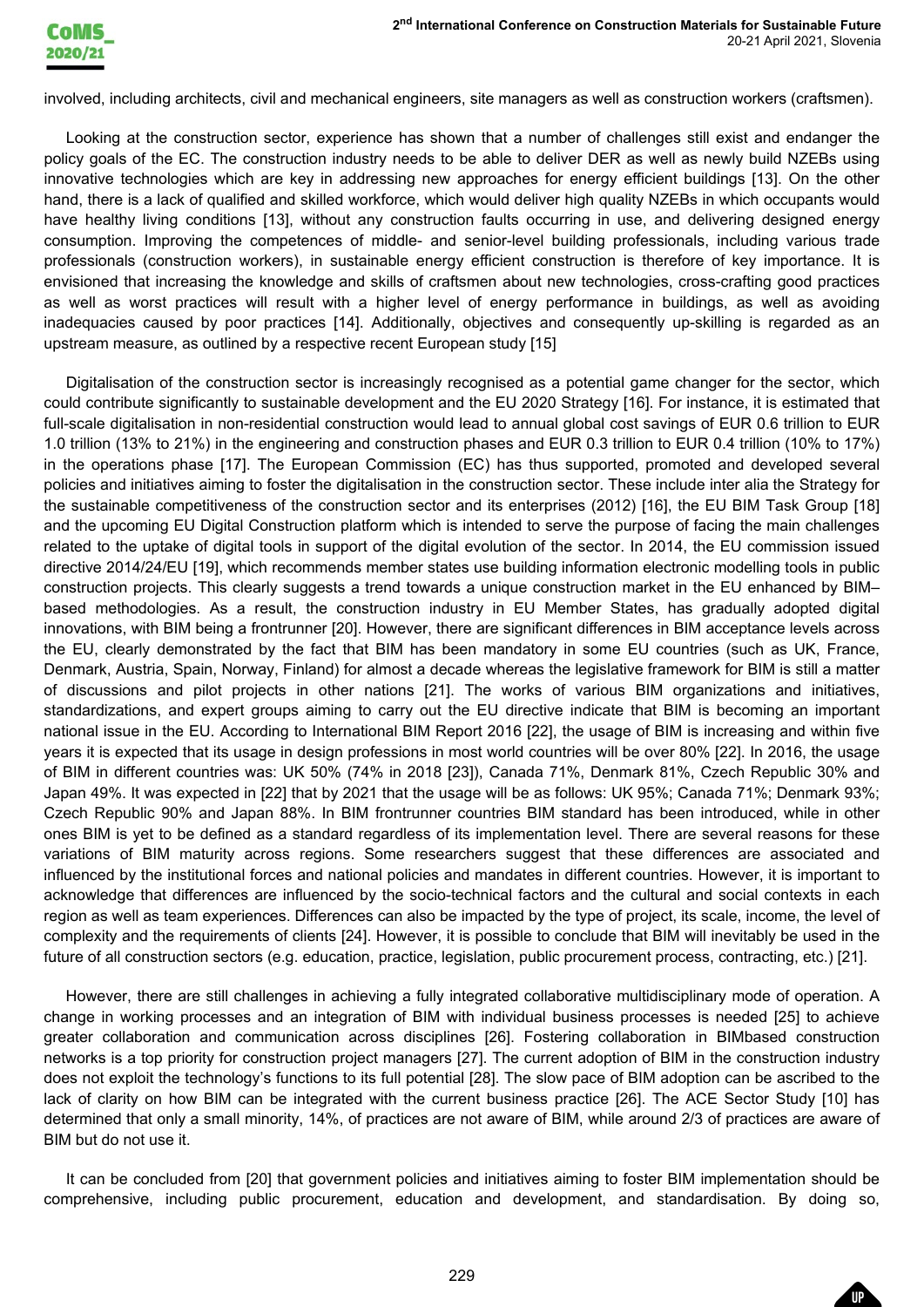

governments are combining a top down and bottom -up approach: on the one hand they adopted public procurement amendments/regulations requiring BIM for public infrastructure projects. On the other hand, they provided downstream investments to foster research and development around BIM, which come to support companies' efforts to implement it. This way, governments managed to ensure a balance between additional requirements and incentives for the industry [20] .

## **3 ESTABLISHED OUTCOMES OF SKILL SHORTAGES IN NZEB AND BIM**

In most European countries, gaps exist in official educational programmes for professional education of EQF 3 -7 levels in the field of NZEB, resulting in skill shortages of construction professionals constructing NZEBs. The mismatch is being created between learning outcomes and competences gained by students in educational institutions (both HEI and VET) and competences needed by the construction sector in the field of NZEB. This means that in many EU countries educational institutions often provide obsolete training related to BIM.

Due to the fact that there is a significant variety of approaches to NZEB definition in the different EU countries, it can be concluded that such widely different approaches will likely have a significant effect in determining the focus placed in different countries and even regions on specific topics relating to NZEB .

 $20-21$  April 2021, slovenias<br>
20-21 April 2021, slovenias<br>
they provided downstream<br>
they provided downstream<br>
ties' efforts to implement it.<br>
incentives for the industry<br>
anal education of EQF 3-7<br>
g NZEBs. The mismatch When employers are looking to hire additional construction staff they are mostly interested in the practical skills of the interviewee and less interested in their qualifications. Employers see little value in pure theoretical training and often practical training is a requirement, but this practical training should be as short as possible and as cheap as possible in order to drive significant numbers of workers to education. This produces a mismatch in the requirements for the increase of construction quality by the investors and the interest of design and construction company who often do not value upskilling and competences required to build NZEBs. Professionals concerned with advancing their skills seek for flexible, company specific, training which should preferably be practical on -site training.

There are no examples of a nationally coordinated approach to training construction workers, designers and other stakeholders concerning NZEBs or DER. Several training providers in different countries offer courses on energy efficiency, but few and scarce training is available on NZEB .

Regarding skills shortages, there is very little reference to airtightness training which could in turn have profound implications on achieving the construction quality and functioning of NZEBs due to the fact that airtightness is one of the benchmark quality indicators of a deep retrofit project and yet legislation in most EU countries does not require a high standard in this regard.

Moreover, the shortage of competences in the area of internal insulation is significant and since there is a great risk of creating mould in NZEB and DER projects if insulation application is not carried out in accordance with building science recommendations – the probability of occurrence of construction damage is high.

Since the definition of competences except knowledge and skills comprises also responsibility, it seems that a module on 'understanding the consequences of poor workmanship' should be a crucial element in any NZEB or DER training. It seems that that there is a gap in competences of significant number of stakeholders working in the field of NZEB on their responsibility, i.e. what consequences could result from their actions.

Whilst many of the energy efficiency training programmes intended to architects (designers, supervisors) and civil engineers (designers, construction managers, supervisors) focus on improving the performance of the building envelope, there is often little mention of mechanical systems such as domestic hot water generation, storage and circulation as well as heat recovery ventilation (MVHR). Off-course these stakeholders do not have to become experts in the mentioned topics but have to have basic competences in the field. This can also be identified as skill shortage and a gap in the competences of stakeholders in many EU countries. Furthermore, the overlap between different trades (cross -crafting) is rarely covered in NZEB and/or DER training programmes.

Crucially, the gap and shortage of competences of many designers, construction managers and workers are connected to the comfort of the inhabitants and building users. The focus of trainings should extend from 'just' energy efficiency to include comfort, indoor air quality and risk of mould and condensation .

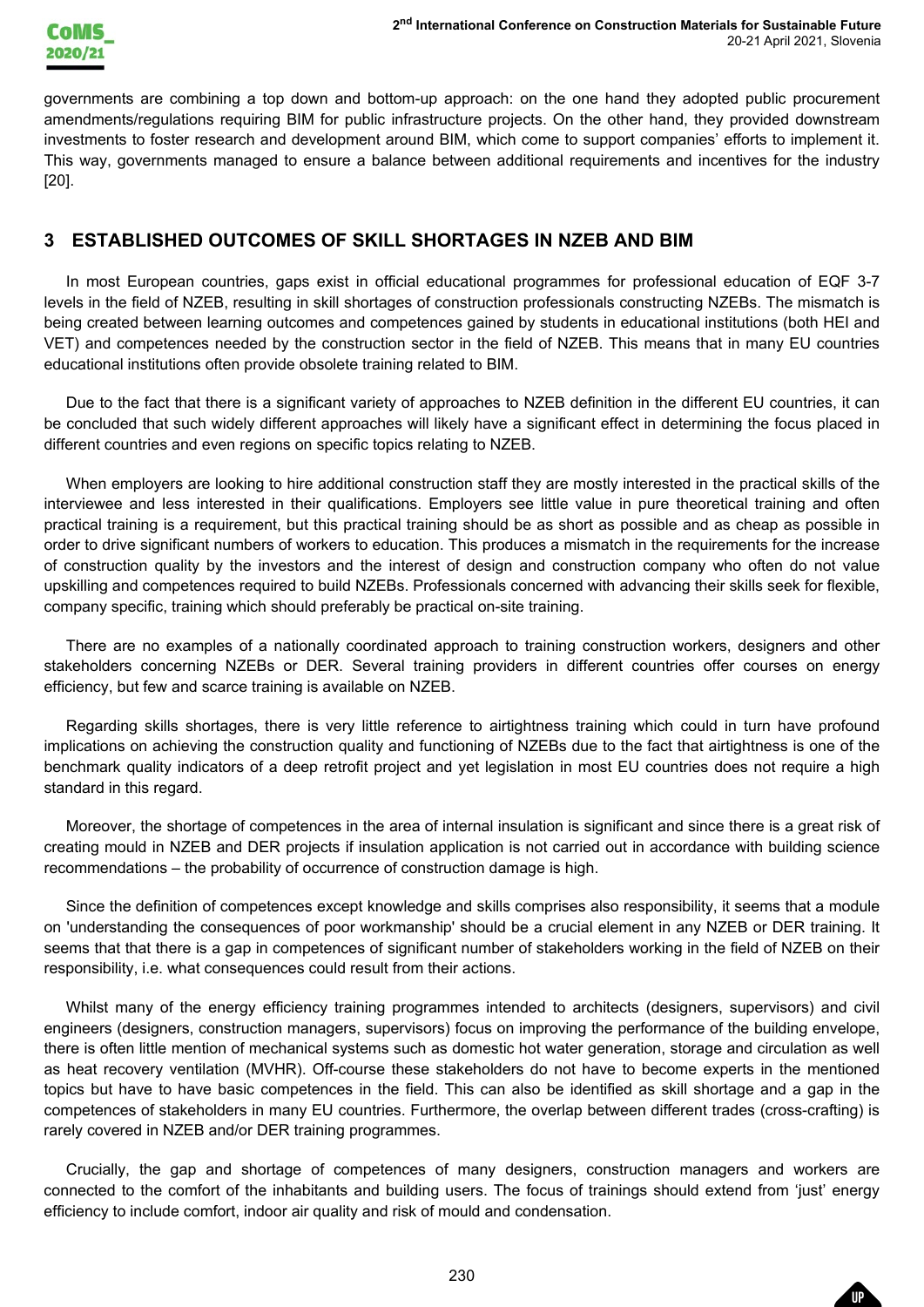Lack of knowledge, trust, and communication between various stakeholders of the lifecycle stages of a building have also been identified as a barrier for full NZEB implementation or as one of the reasons for the underperformance of NZEBs and sustainable buildings. The optimisation of building's energy use requires an integrated design approach and cross -disciplinary teamwork, which then leads to the high quality of indoor environments and satisfying the occupants' needs . It is evident from this that introducing BIM would be beneficiary to NZEB design , construction and facility management process, since BIM is actually a process for creating and managing all of the information about a project, leading to an output known as a Building Information Model, which contains digital descriptions for every aspect of the physical project. Another advantage of BIM is that it supports an integrated design process, but some gaps were identified in the competencies of various stakeholders.

The gap in BIM is that integrated design courses (especially those which include specific skills to cope with NZEB challenges in cross -disciplinary teams) are scarce throughout EU educational institutions, and there are a lot of experts having little or no knowledge on integrated design. Construction companies need a single integrated platform to optimize performance across the complete lifecycle of their assets. One platform that comprises all elements from design, procurement, and implementation, through to the commissioning, operation, and maintenance of smart services. In many EU countries, and among many stakeholders there is still a large knowledge gap around BIM processes and data and its importance to the future of the construction industry. It has to be said that BIM also poses a challenge, because making it work requires a considerable upfront effort not just to adopt the technology but also to acquire relevant know -how, set standards, find the right strategic positioning, and align stakeholders .

Collaboration between designer and operator at handover is limited to the seasonal commissioning and exchange of basic information, building on documentation created without the needs of the end -user fully considered. Widespread application of BIM for purposes outside design development is unlikely to happen without corresponding and relatable standards for information management, in the areas to which it's applied. Addressing the barriers identified here would simplify this process and enable more effective utilisation of design and operational data in ongoing performance management.

It is evident that in the case of many early adopting countries the following happened, BIM implementation succeeded at the design, engineering and construction phases, while its use is limited when it comes to the operation and maintenance phases . Reinforcing the capacities of public and private sector actors and their understanding of BIM is of crucial importance, but it has to be said that BIM education is not only a technical issue . It is not only about training workers to use BIM software, but also changing the working methods and process in a company. BIM education is hence about management change, stakeholder's awareness and their real need has to be tackled .

A research was performed within the project BIMzeED which quantified existing competences in NZEB and BIM by surveying stakeholders. In the surveys that were distributed to educators and construction stakeholders, respondents needed to assess their knowledge and skills and also knowledge provided by existing education programs according to the scale provided in Figure 2. The educators that completed the surveys are mainly HEI professors and VET teachers who have some experience teaching energy efficiency and BIM related topics, the survey was conducted on 60 educators . In total, there were 237 respondents from construction industry where 63.7% of respondents have more than 5 years of work experience. The 47 responders in the educational provision were not administration staff but the teachers from existing HEIs and VETs in the partner countries, and this was important in order to receive better quality data.







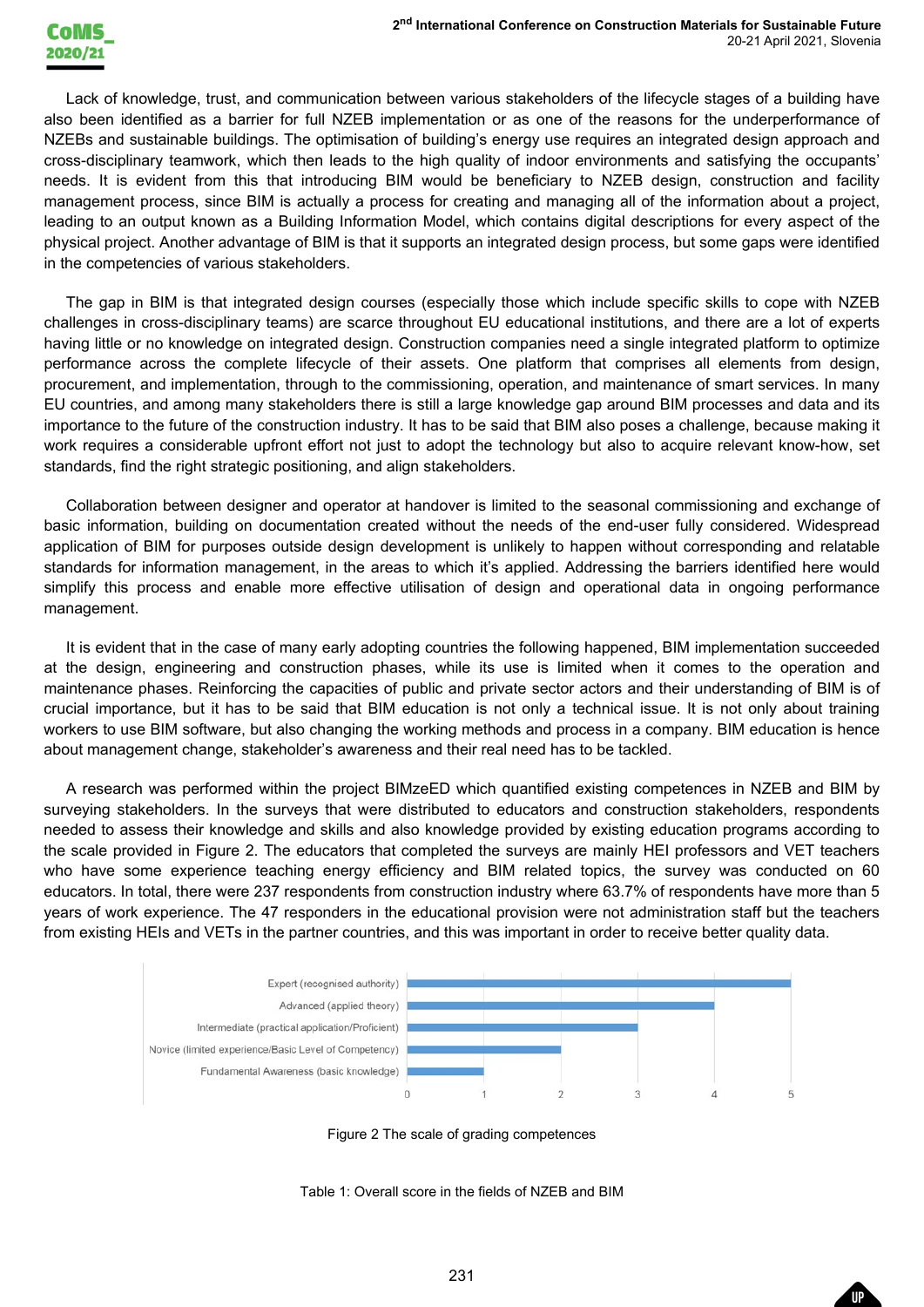|                           |         | <b>NZEB</b> |      |         | <b>BIM</b> |      |
|---------------------------|---------|-------------|------|---------|------------|------|
| Questionnaire             | Average | Min         | Max  | Average | Min        | Max  |
| Education provision       | 2.65    | 2.11        | 3.17 | 3.12    | 2.33       | 3.94 |
| <b>Educators</b>          | 2.53    | .79         | 3.39 | 2.29    | 1.94       | 2.87 |
| Construction stakeholders | 2.57    | 2.06        | 3.26 | 1.84    | .60        | 2.25 |

|               |                                                                                                                                                                                                                                                                                                                                                                                                                                                                                                                                                                                                                                                                                                                                                                                                                                                                                                                                                                                                                                                                                                                                                                                                                                                                                                                                                                                                                                                                                                                                                                                                                                                                                                                                                                                                                                                                            | <b>NZEB</b> |              |              | <b>BIM</b>   |                               |
|---------------|----------------------------------------------------------------------------------------------------------------------------------------------------------------------------------------------------------------------------------------------------------------------------------------------------------------------------------------------------------------------------------------------------------------------------------------------------------------------------------------------------------------------------------------------------------------------------------------------------------------------------------------------------------------------------------------------------------------------------------------------------------------------------------------------------------------------------------------------------------------------------------------------------------------------------------------------------------------------------------------------------------------------------------------------------------------------------------------------------------------------------------------------------------------------------------------------------------------------------------------------------------------------------------------------------------------------------------------------------------------------------------------------------------------------------------------------------------------------------------------------------------------------------------------------------------------------------------------------------------------------------------------------------------------------------------------------------------------------------------------------------------------------------------------------------------------------------------------------------------------------------|-------------|--------------|--------------|--------------|-------------------------------|
|               | Questionnaire                                                                                                                                                                                                                                                                                                                                                                                                                                                                                                                                                                                                                                                                                                                                                                                                                                                                                                                                                                                                                                                                                                                                                                                                                                                                                                                                                                                                                                                                                                                                                                                                                                                                                                                                                                                                                                                              | Average     | Min<br>Max   | Average      | Min          | Max                           |
|               | <b>Education provision</b>                                                                                                                                                                                                                                                                                                                                                                                                                                                                                                                                                                                                                                                                                                                                                                                                                                                                                                                                                                                                                                                                                                                                                                                                                                                                                                                                                                                                                                                                                                                                                                                                                                                                                                                                                                                                                                                 | 2.65        | 2.11<br>3.17 | 3.12         | 2.33         | 3.94                          |
|               | Educators                                                                                                                                                                                                                                                                                                                                                                                                                                                                                                                                                                                                                                                                                                                                                                                                                                                                                                                                                                                                                                                                                                                                                                                                                                                                                                                                                                                                                                                                                                                                                                                                                                                                                                                                                                                                                                                                  | 2.53        | 1.79<br>3.39 | 2.29         | 1.94         | 2.87                          |
|               | <b>Construction stakeholders</b>                                                                                                                                                                                                                                                                                                                                                                                                                                                                                                                                                                                                                                                                                                                                                                                                                                                                                                                                                                                                                                                                                                                                                                                                                                                                                                                                                                                                                                                                                                                                                                                                                                                                                                                                                                                                                                           | 2.57        | 3.26<br>2.06 | 1.84         | 1.60         | 2.25                          |
|               | skills than educators and construction industry stakeholders actually declare they possess (Table 1). As it can be seen<br>from the scale above, this score is just little higher than basic level of competence with limited experience. It is deemed<br>that for general improvement the competence level needs to be at least 3.5 on average. That would mean that we need to<br>raise all competence in education provision up to the "Intermediate" or "Advanced" level. In the field of BIM, the difference<br>between competences offered by education programs and competences of educators and construction industry<br>stakeholders, is significant. (Table 1) The education programs offer competences which are a level higher than<br>competences possessed by educators and construction stakeholders which is in turn just little higher than basic level of<br>competence with limited experience. It was established that BIM competence level threshold should be at least 3.5 on<br>average. BIM education almost meets that threshold, but educators and construction industry stakeholders need to raise<br>up to the "Intermediate" or "Advance" level.<br>Table 2 shows that currently among the NZEB educators there is the largest gap in NZEB competences connected to<br>Use and maintaining, and tendering and contracting. When we come to all participants there is the largest gap in pre-<br>design group of NZEB competences. Table 2 shows that currently among the BIM educators, the biggest gap is in the<br>BIM competence group "Initiation – Integration and communication" and the smallest is in the BIM competence group<br>"Monitoring and controlling". Looking at all participants in all groups the gap is significant but again the biggest and the<br>smallest is in the same BIM competence groups as for BIM educators. |             |              |              |              |                               |
|               | Table 2: Current gap in the fields of NZEB and BIM                                                                                                                                                                                                                                                                                                                                                                                                                                                                                                                                                                                                                                                                                                                                                                                                                                                                                                                                                                                                                                                                                                                                                                                                                                                                                                                                                                                                                                                                                                                                                                                                                                                                                                                                                                                                                         |             |              |              |              |                               |
|               |                                                                                                                                                                                                                                                                                                                                                                                                                                                                                                                                                                                                                                                                                                                                                                                                                                                                                                                                                                                                                                                                                                                                                                                                                                                                                                                                                                                                                                                                                                                                                                                                                                                                                                                                                                                                                                                                            | Education   |              | Educators    | All          |                               |
|               | Groups of competences                                                                                                                                                                                                                                                                                                                                                                                                                                                                                                                                                                                                                                                                                                                                                                                                                                                                                                                                                                                                                                                                                                                                                                                                                                                                                                                                                                                                                                                                                                                                                                                                                                                                                                                                                                                                                                                      | provision   | Educators    | training gap | participants | Training<br>gap               |
|               | <b>General NZEB</b>                                                                                                                                                                                                                                                                                                                                                                                                                                                                                                                                                                                                                                                                                                                                                                                                                                                                                                                                                                                                                                                                                                                                                                                                                                                                                                                                                                                                                                                                                                                                                                                                                                                                                                                                                                                                                                                        | 2,89        | 3,05         | 0,16         | 2,96         | 0,07                          |
|               | Pre-design                                                                                                                                                                                                                                                                                                                                                                                                                                                                                                                                                                                                                                                                                                                                                                                                                                                                                                                                                                                                                                                                                                                                                                                                                                                                                                                                                                                                                                                                                                                                                                                                                                                                                                                                                                                                                                                                 | 2,77        | 2,64         | $-0,13$      | 2,45         | $-0,32$                       |
| asou          | Design                                                                                                                                                                                                                                                                                                                                                                                                                                                                                                                                                                                                                                                                                                                                                                                                                                                                                                                                                                                                                                                                                                                                                                                                                                                                                                                                                                                                                                                                                                                                                                                                                                                                                                                                                                                                                                                                     | 2,61        | 2,50         | $-0,11$      | 2,40         | $-0,21$                       |
|               | Tendering/contracting                                                                                                                                                                                                                                                                                                                                                                                                                                                                                                                                                                                                                                                                                                                                                                                                                                                                                                                                                                                                                                                                                                                                                                                                                                                                                                                                                                                                                                                                                                                                                                                                                                                                                                                                                                                                                                                      | 2,46        | 2,13         | $-0,33$      | 2,39         | $-0,07$                       |
|               | Realization and Commissioning                                                                                                                                                                                                                                                                                                                                                                                                                                                                                                                                                                                                                                                                                                                                                                                                                                                                                                                                                                                                                                                                                                                                                                                                                                                                                                                                                                                                                                                                                                                                                                                                                                                                                                                                                                                                                                              | 2,45        | 2,23         | $-0,22$      | 2,47         | 0,02                          |
|               | Use and maintaining                                                                                                                                                                                                                                                                                                                                                                                                                                                                                                                                                                                                                                                                                                                                                                                                                                                                                                                                                                                                                                                                                                                                                                                                                                                                                                                                                                                                                                                                                                                                                                                                                                                                                                                                                                                                                                                        | 2,38        | 1,95         | $-0,43$      | 2,38         | 0,00                          |
| competer      | Introduction to BIM                                                                                                                                                                                                                                                                                                                                                                                                                                                                                                                                                                                                                                                                                                                                                                                                                                                                                                                                                                                                                                                                                                                                                                                                                                                                                                                                                                                                                                                                                                                                                                                                                                                                                                                                                                                                                                                        | 3,53        | 2,66         | $-0,88$      | 2,13         | $-1,40$                       |
| NZEB group of | Project start-up                                                                                                                                                                                                                                                                                                                                                                                                                                                                                                                                                                                                                                                                                                                                                                                                                                                                                                                                                                                                                                                                                                                                                                                                                                                                                                                                                                                                                                                                                                                                                                                                                                                                                                                                                                                                                                                           | 3,38        | 2,45         | $-0,93$      | 1,95         | $-1,43$                       |
|               | Tendering                                                                                                                                                                                                                                                                                                                                                                                                                                                                                                                                                                                                                                                                                                                                                                                                                                                                                                                                                                                                                                                                                                                                                                                                                                                                                                                                                                                                                                                                                                                                                                                                                                                                                                                                                                                                                                                                  | 3,11        | 2,33         | $-0,79$      | 1,83         |                               |
|               | Initiation (Integration and Communication)                                                                                                                                                                                                                                                                                                                                                                                                                                                                                                                                                                                                                                                                                                                                                                                                                                                                                                                                                                                                                                                                                                                                                                                                                                                                                                                                                                                                                                                                                                                                                                                                                                                                                                                                                                                                                                 | 3,51        | 2,27         | $-1,25$      | 1,94         |                               |
| BIM group of  | Planning (Integration)                                                                                                                                                                                                                                                                                                                                                                                                                                                                                                                                                                                                                                                                                                                                                                                                                                                                                                                                                                                                                                                                                                                                                                                                                                                                                                                                                                                                                                                                                                                                                                                                                                                                                                                                                                                                                                                     | 3,17        | 2,21         | $-0,96$      | 1,80         | $-1,28$<br>$-1,58$<br>$-1,38$ |
|               | Planning (Scope, Time, Cost, Quality, Risks)                                                                                                                                                                                                                                                                                                                                                                                                                                                                                                                                                                                                                                                                                                                                                                                                                                                                                                                                                                                                                                                                                                                                                                                                                                                                                                                                                                                                                                                                                                                                                                                                                                                                                                                                                                                                                               | 2,85        | 2,11         | $-0,74$      | 1,74         | $-1,11$                       |
| competences   | Monitoring and Controlling                                                                                                                                                                                                                                                                                                                                                                                                                                                                                                                                                                                                                                                                                                                                                                                                                                                                                                                                                                                                                                                                                                                                                                                                                                                                                                                                                                                                                                                                                                                                                                                                                                                                                                                                                                                                                                                 | 2,48        | 2,13         | $-0,35$      | 1,66         | $-0,83$                       |

#### Table 2: Current gap in the fields of NZEB and BIM

# **4 CONCLUSIONS**

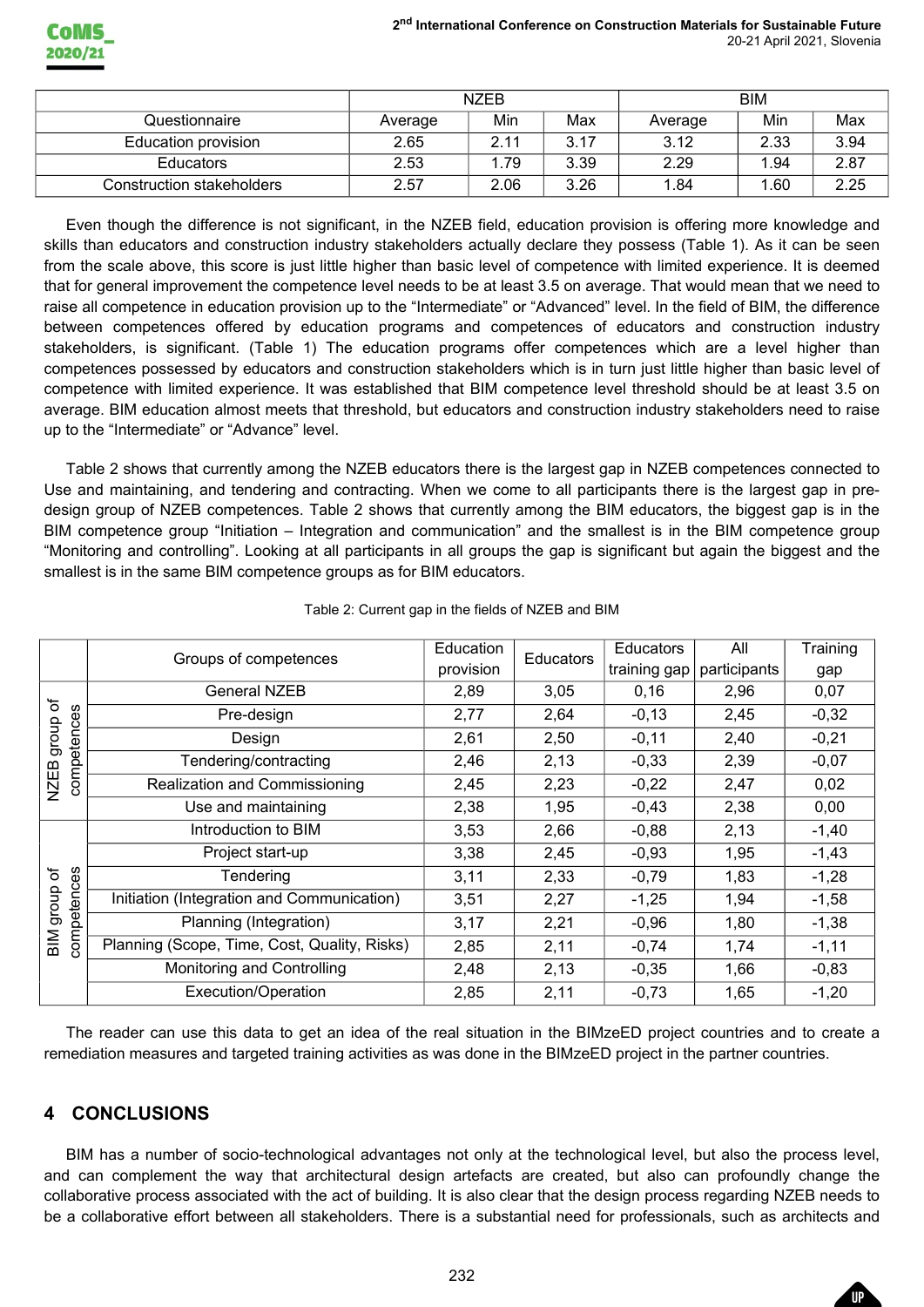$20-21$  April 2021, slovenia<br>proach and trained to work<br>onal institutions bring up<br>erent skills from those the<br>enantysis and programming.<br>we talents) into the industry<br>we talents) into the industry<br>we talents) into the in engineers as well as other stakeholders, to be specifically educated in an integrated design approach and trained to work in cross -disciplinary teams using BIM approach. Moreover, it is essential that educational institutions bring up professionals with such competences. New technologies require talent with substantially different skills from those the AEC workforce possesses today. BIM requires experts with skills in artificial intelligence, data analysis and programming. New job profiles and sought-after skills could help to bring more women and young people (new talents) into the industry and to close the talent gap. In some countries (i.e. Ireland) new occupations are emerging within the NZEB areas. This paper analyses the current situation in the AEC industry in several EU countries and several EU projects and provides a possible solution for the training problems in the field of NZEBs and BIM. The analysis of current formal and informal educational programs in the AEC industry revealed that topics related to the DER and NZEBs are not adequately covered, or not covered at all, resulting with a lack of qualified workers and professionals. This paper show s which groups of competences of construction stakeholders in the field of NZEBs and BIM should be increased as a solution to the identified gaps .

BIMzeED training programmes are going to be designed with intention to strike a balance between theory and practice. In short, all players need to know not only the 'how' but also the 'why' and the 'what if'. Whilst the incorporation of practical training is important, it must not be introduced to the detriment of a poor theoretical basis. Studying on the examples full scale demo models and practical models, real equipment and practical walls, where trainees can implement a practical solution, or visits of construction sites with NZEBs under construction, is the most valuable . BIMzeED structured the training material and content using common learning units (LUs) with flexible standardised delivery (in class, on-line and on-site) suitable for HEI and VET training. The initial training content will include nZEB related subjects with BIM maturity. The training content will be developed and delivered in a Blended Learning format supported by a E - Learning portal, and once finalised the LUs will be made available as Toolkits to potential students, HEIs, VETs and SMEs.

## **ACKNOWLEDGMENTS**

The Authors would like to acknowledge the Horizon 2020 projects Net -UBIEP and Fit -to -NZEB, and the Erasmus+ project BIMzeED. One of the authors (Sanjin Gumbarević) would like to acknowledge the Croatian Science Foundation and the European Social Fund for the support under the project ESF DOK -01 -2018.

## **REFERENCES**

- [1] Cardif University: *BIMEET D2.1 -BIM for energy efficiency requirements capture*
- [2] International Energy Agency: Tracking buildings. IEA. Available at: https://www.iea.org/reports/tracking -buildings [Date accessed: February 8, 2020]
- [3] European Commission: *Energy roadmap 2050*
- [4] European Parliament and the Council of the European Union: *Directive 2010/31/EU of the European Parliament and of the Council of 19 May 2010 on the energy performance of buildings (recast)*. European Parliament
- [5] Yang, X.; Ergan, S.; Knox, K.: Requirements of Integrated Design Teams While Evaluating Advanced Energy Retrofit Design Options in Immersive Virtual Environments. *Buildings* 5(4):1302 –20, (2015). Doi: 10.3390/buildings5041302
- [6] Cromwijk, J.; Mateo -Cecilia, C.; Jareño -Escudero, C.; Schröpfer, V.; Op't Veld, P.: An Introduction to a Novel and Rapid nZEB Skill-Mapping and Qualification Framework Methodology. *Buildings* 7(4):107, (2017). Doi: 10.3390/buildings7040107
- [7] BIMcert Team: BIMcert: Answers to the European audience. BUILD UP The European Portal for Energy Efficiency in Buildings. Available at: https://www.buildup.eu/en/news/bimcert -answers -european -audience [Date accessed: February 8, 2020]
- [8] Turk, Ž.: Ten questions concerning building information modelling. *Build Environ* 107:274 –84, (2016). Doi: 10.1016/J.BUILDENV.2016.08.001
- [9] European Commission; Internal Market Industry Entrepreneurship and SMEs Directorate General; Energy Directorate General; Joint Research Centre (JRC): The European construction sector - A global partner:16, (2016)
- [10] The Architects' Council of Europe: *The architectural profession in Europe 2018 - a sectoral study*
- [11] European Commission: *CORDIS results pack on construction skills*. Brussels, Belgium
- [12] Trinomics: *Final report on the assessment of the BUILD UP Skills Pillar II*
- [13] Lindkvist, C.; Karlsson, A.; Sørnes, K.; Wyckmans, A.: Barriers and Challenges in nZEB Projects in Sweden and Norway. *Energy Procedia* 58:199 –206, (2014). Doi: 10.1016/J.EGYPRO.2014.10.429
- [14] Bean, F.; De Groote, M.; Volt, J.: *Opening the door to smart buildings, Driving the transition with EU directives*